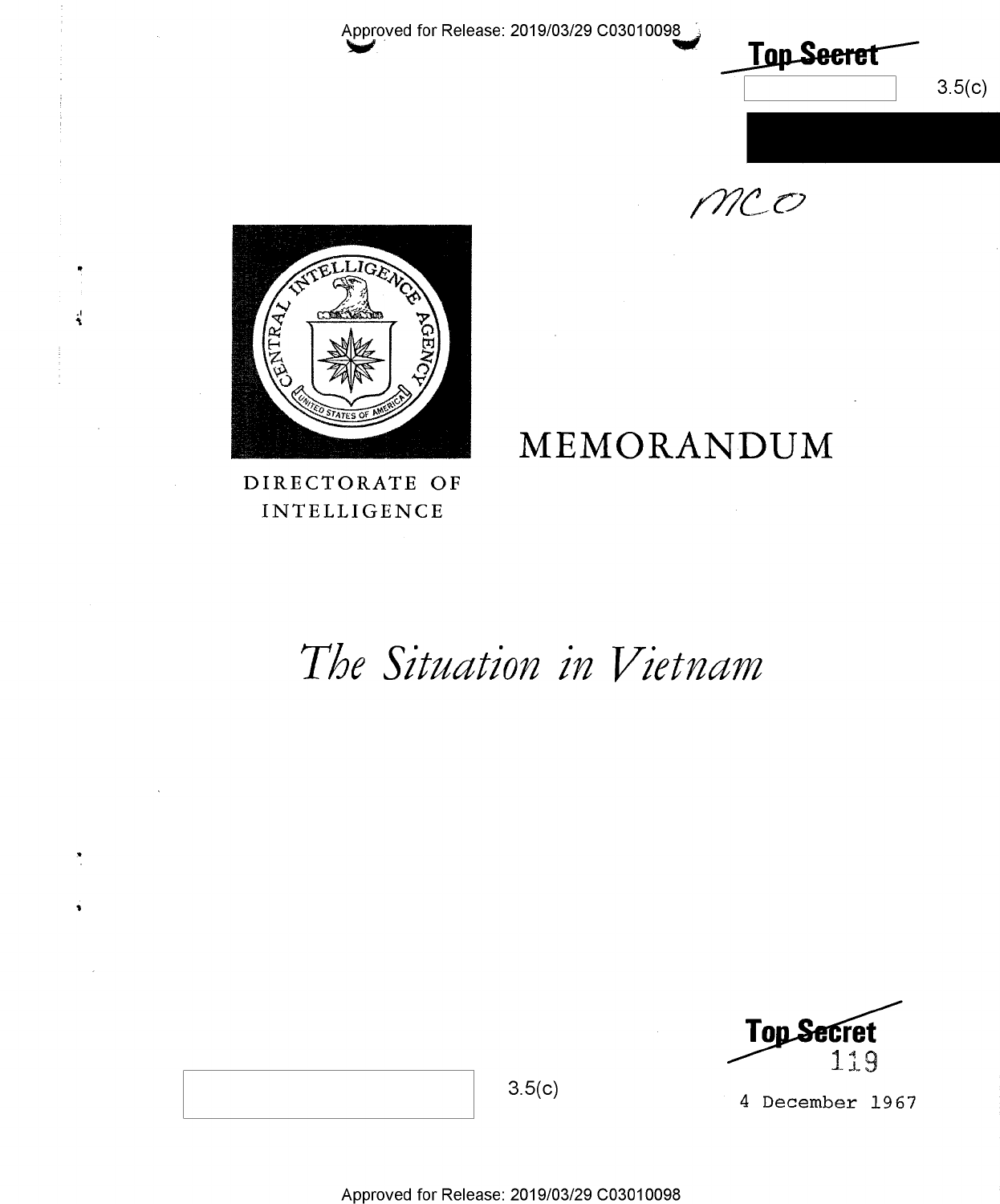Approved for Release: 2019/03/29 C03010098

# WARNING

This document contains classified information affeeting the national} security of the United States within the meaning of the espionage laws, US Code Title 18, Sections 793, 794, and 798.

 $3.5(c)$ 

l,

I'

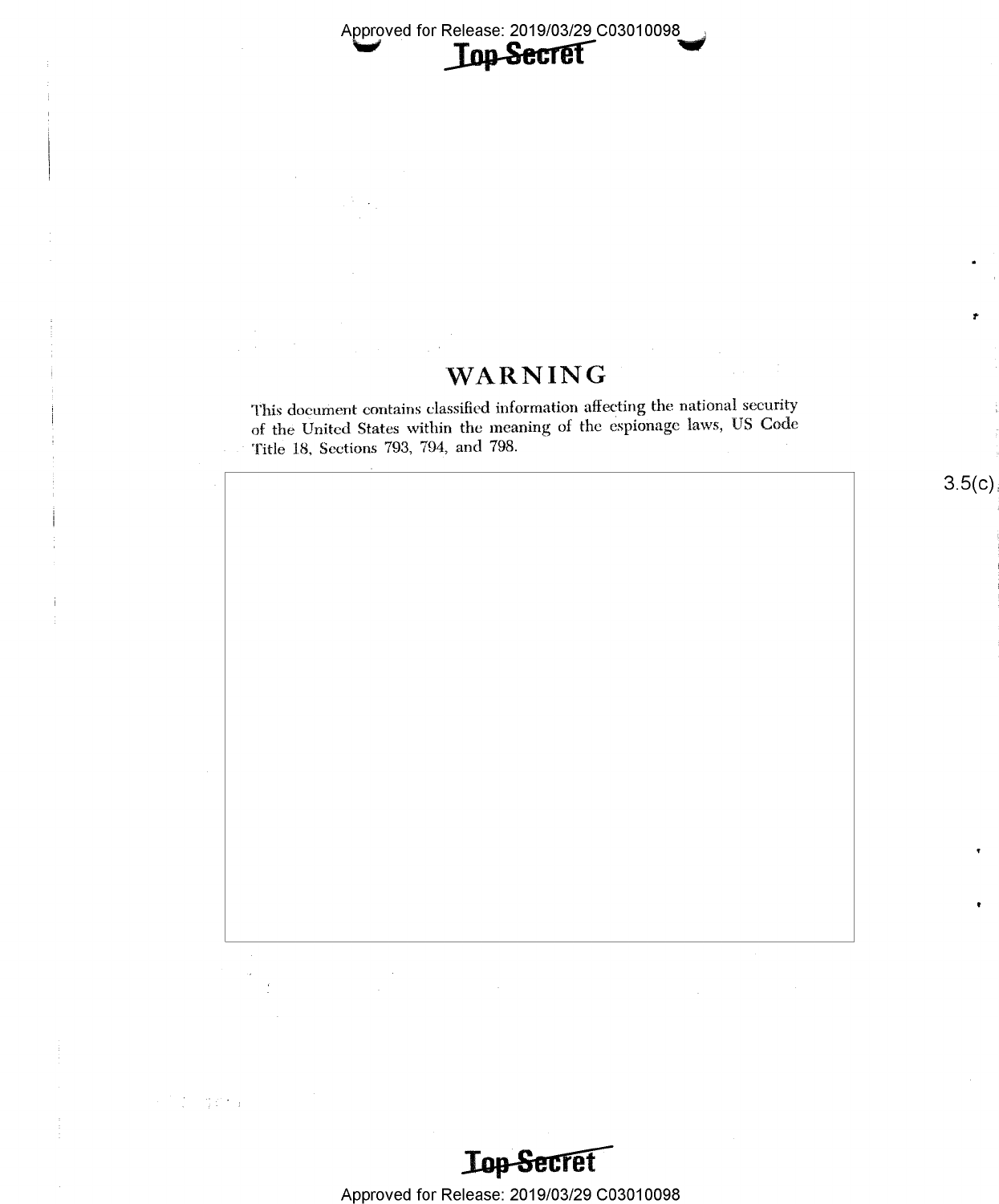$\overline{\phantom{a}}$ Approved for Release: 2019/03/29 C03010098 3.5(C)<br>  $\begin{array}{|c|c|c|c|c|}\n\hline\n& 1 \cup \text{P} & \text{P} & \text{P} & \text{P} \end{array}$ 

 $3.5(c)$ 

 $3.5(c)$ 

Information as of 1600  $3.5(c)$ <sup>4</sup>December 1967

### HIGHLIGHTS

US and South Vietnamese forces inflicted heavy casualties on a Viet Cong unit they trapped in the delta on 4 December.

I. Military Situation in South Vietnam: US infantrymen and South Vietnamese Marines trapped a Viet Cong force in the Mekong Delta and killed nearly 200 in a day-long battle on 4 December. To the north allied forces in Quang Ngai Province repelled a heavy enemy attack at the Binh Son District Headquarters on 3 December. Viet Cong guerrillas also staged a series of attacks in the Saigon area on 4 December (Paras. l-7). Recent well—coordinated Viet Cong at tacks in the delta indicate that the enemy in this area has improved his command and control capability  $(Paras. 8-9)$ .

II. Political Developments in South Vietnam: Some 20 persons are to be tried on l9 December for their part in the 1966 Buddhist struggle movement in Hue and Da Nang (Para. l).

III. North Vietnamese Military Developments:<br>MACV reports that over 47,000 North Vietnamese troops infiltrated into South Vietnam through 30 November (Para. l). Infiltrators in 1967 made heavy use of the Demilitarized Zone but the Laos panhandle was still the primary route (Paras. 2-9).

IV. Other Communist Military Developments: There is nothing of significance to report.

V. Communist Political Developments: The Soviets are again trying to persuade the US to prolong the projected holiday bombing pause (Paras. 1-3).

| <b>TOP SECRET</b>                          |  | 3.5(c) |
|--------------------------------------------|--|--------|
| Approved for Release: 2019/03/29 C03010098 |  |        |

i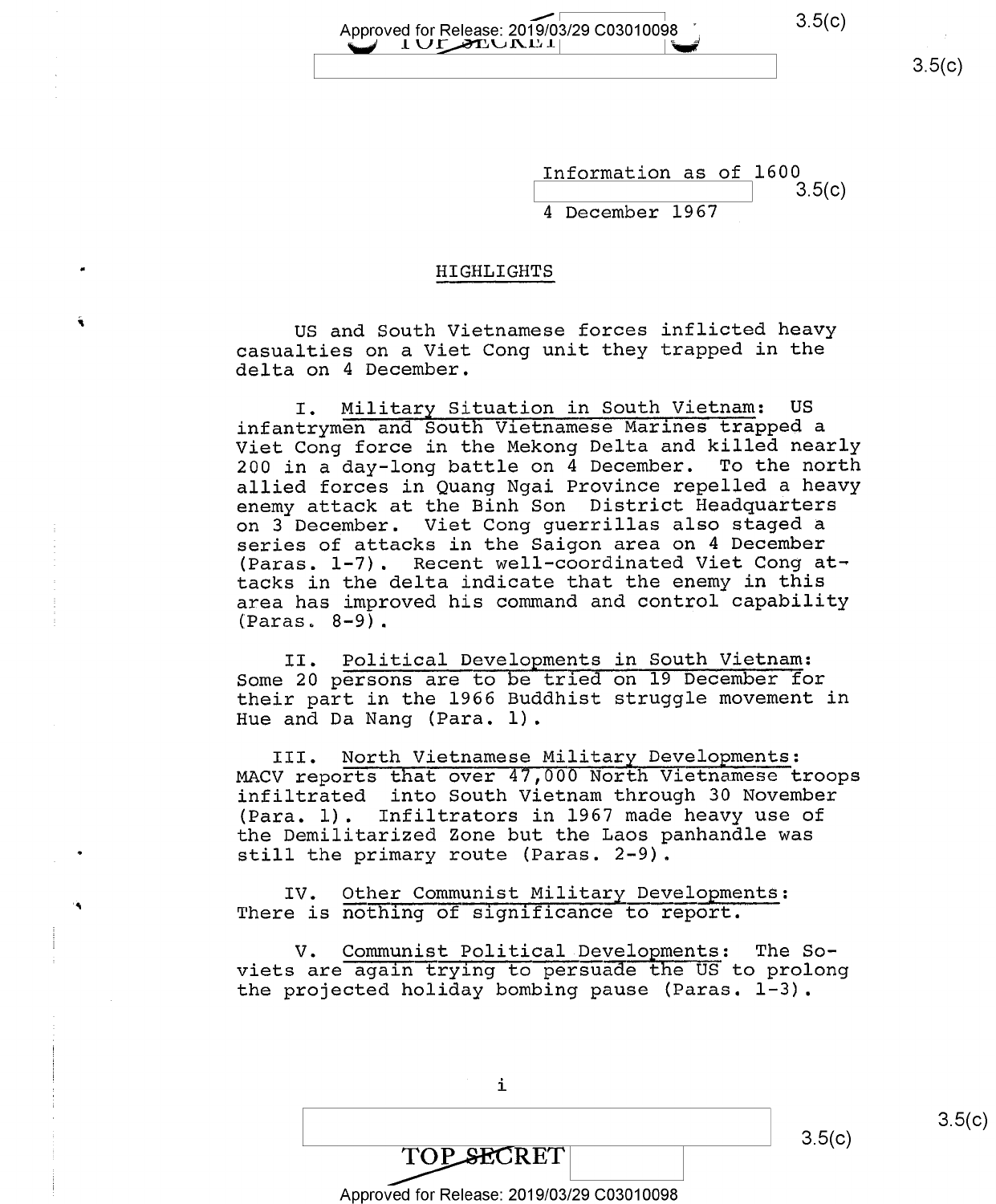#### Apg/ed for Release: 2019/03/29 C03010098



Approved for Release: 2019/03/29 C03010098

 $3.5(c)$ 

.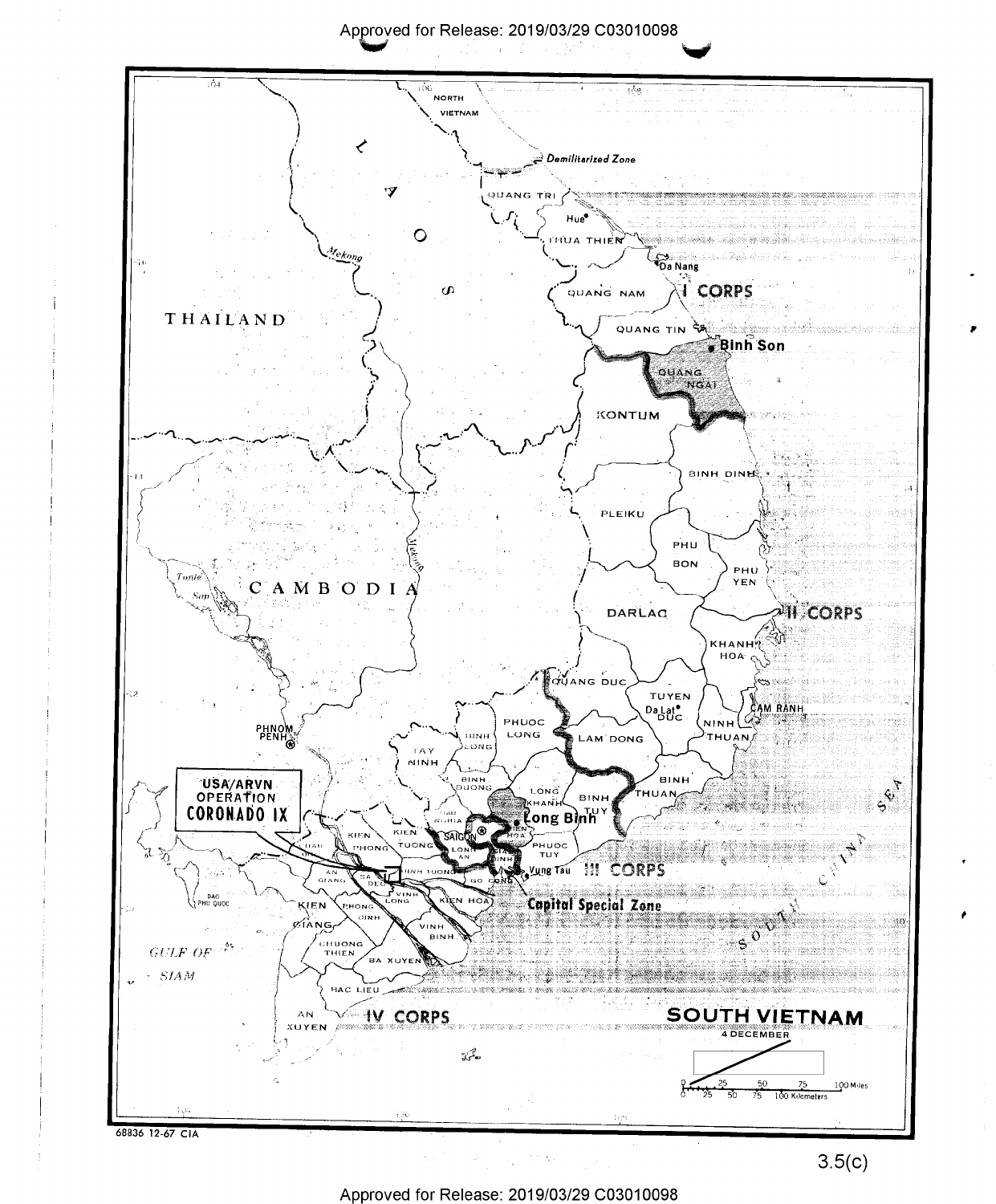$\sim$ Appr\_0ved for Release: 2019103/29 C03010098 ', 3.5(C) U TOPSECRETI

# I. MILITARY SITUATION IN SOUTH VIETNAM

l. US infantrymen and South Vietnamese Marines trapped a Viet Cong force in the Mekong Delta and reported killing nearly 200 in a day-long battle on <sup>4</sup>December. First reports put US casualties at four killed and 38 wounded and South Vietnamese at l5 dead and 50 wounded.

2. The fighting erupted 66 miles southwest of Saigon as an allied task force, part of Operation CORONADO IX, moved up a delta waterway in armored troop carriers. When the leading troop carriers carrying South Vietnamese Marines came under heavy Viet Cong fire from the right bank, they proceeded past the enemy positions, landed, and swept back toward the enemy. The Communists are believed to have been the 502nd Viet Cong local force battalion. At the same time one battalion of the 2nd Brigade, 9th US Infantry Division, landed from troop carriers below the Viet Cong and another battalion was landed by helicopter behind the enemy. As the US forces moved to link up with the South Vietnamese Marines, the armored troop carriers laid down a barrage of fire.

# Viet Cong Attack in Quang Ngai

3. US, South Vietnamese, and South Korean forces assisted beleagured South Vietnamese troops defending the Binh Son District Headquarters in northeastern Quang Ngai Province which came under heavy enemy attack early on 3 December. The attackers, probably from the 48th local force battalion, were driven off after a six-and-a-half-hour battle which left 52 enemy soldiers killed. Allied casualties included 40 killed (22 civilians) and l2 wounded. The recent increase in enemy activity in Quang Ngai suggests that Viet Cong units there may be attempting to launch their winter—spring campaign.

<sup>4</sup>December 1967

 $3.5(c)$ 

# **TOP SECRET**

### Approved for Release: 2019/03/29 C03010098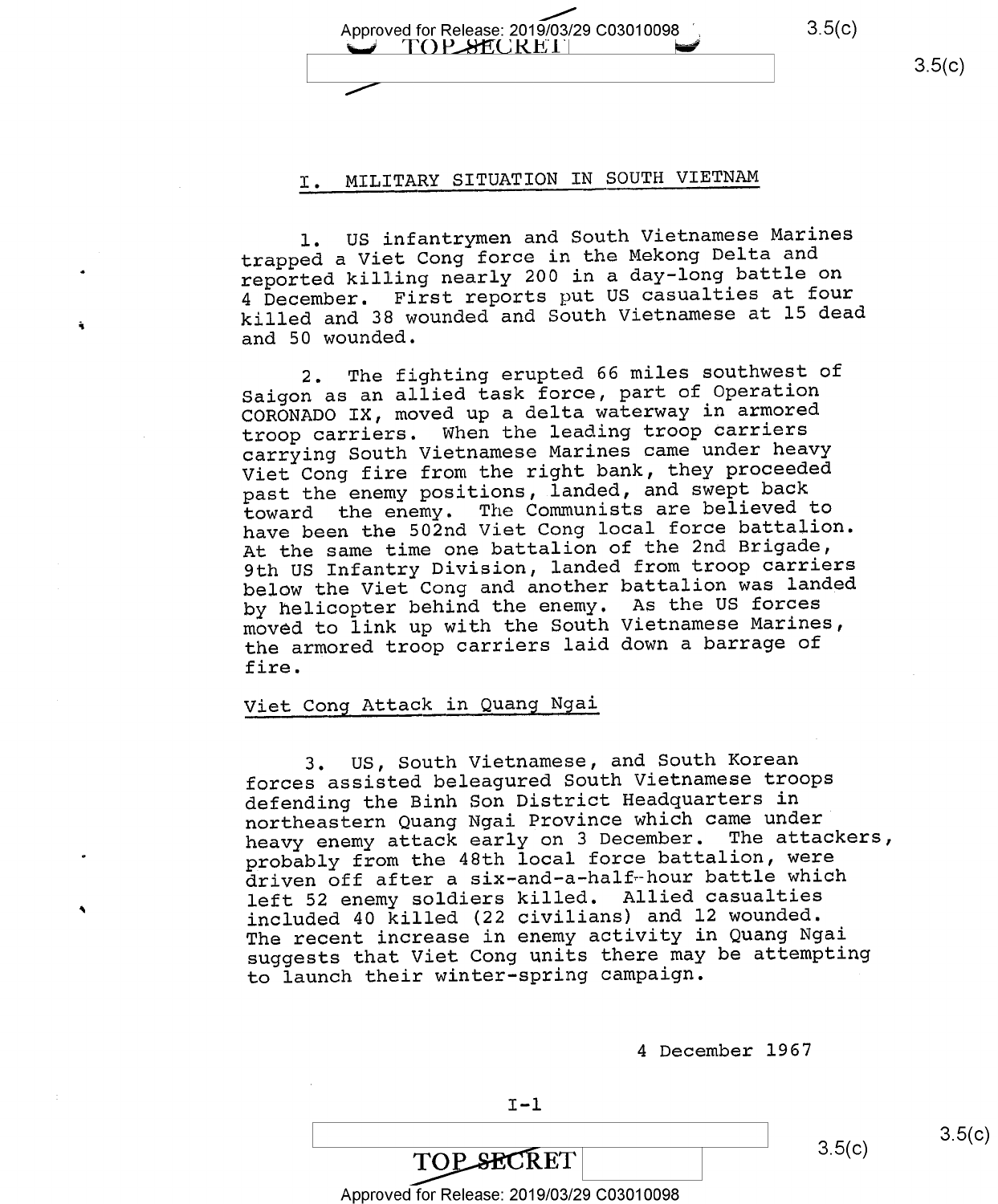# Approved for Release: 2019/03/29 C03010098 3.5(C)  $\cup$  TOP-SECRET

### Guerrilla Activity Near Saigon

4. Viet Cong guerrillas staged a series of attacks in the Saigon area on 4 December. Casualities were light but damage was considerable.

5. The first attack shortly after midnight<br>was against the US supply complex at Long Binh in Bien Hoa Province--the largest US base in South<br>Vietnam. Four enemy rockets struck the ammunition storage area but did little damage. Other rockets<br>set fire to nearly 1.5 million gallons of liquid<br>asphalt and other building supplies. This was the<br>second attack on Long Binh in less than a week.

6. Later in the day some 13 miles east of Saigon the enemy used recoilless rifle and smallfour ammunition barges and a floating crane. One<br>barge was sunk, another partially sunk, and the<br>three remaining barges damaged. Some 21,000<br>rounds of 4.2-inch mortar and 105-mm. howitzer<br>ammunition were lost.

#### Enemy Command and Control

7. During the night of 24-25 November in<br>the Mekong Delta, Viet Cong gunners shelled ten<br>district towns, 12 government outposts, two South<br>Vietnamese Army night defensive positions, and two<br>airfields. The Viet Cong also la

8. The attacks were timed with large-scale Viet Cong and North Vietnamese Army offensives in the Loc Ninh - Song Be - Bu Dop area north of Saigon and in the Dak To area of the central highlands, and

<sup>4</sup>December 1967

#### Approved for Release: 2019/03/29 C03010098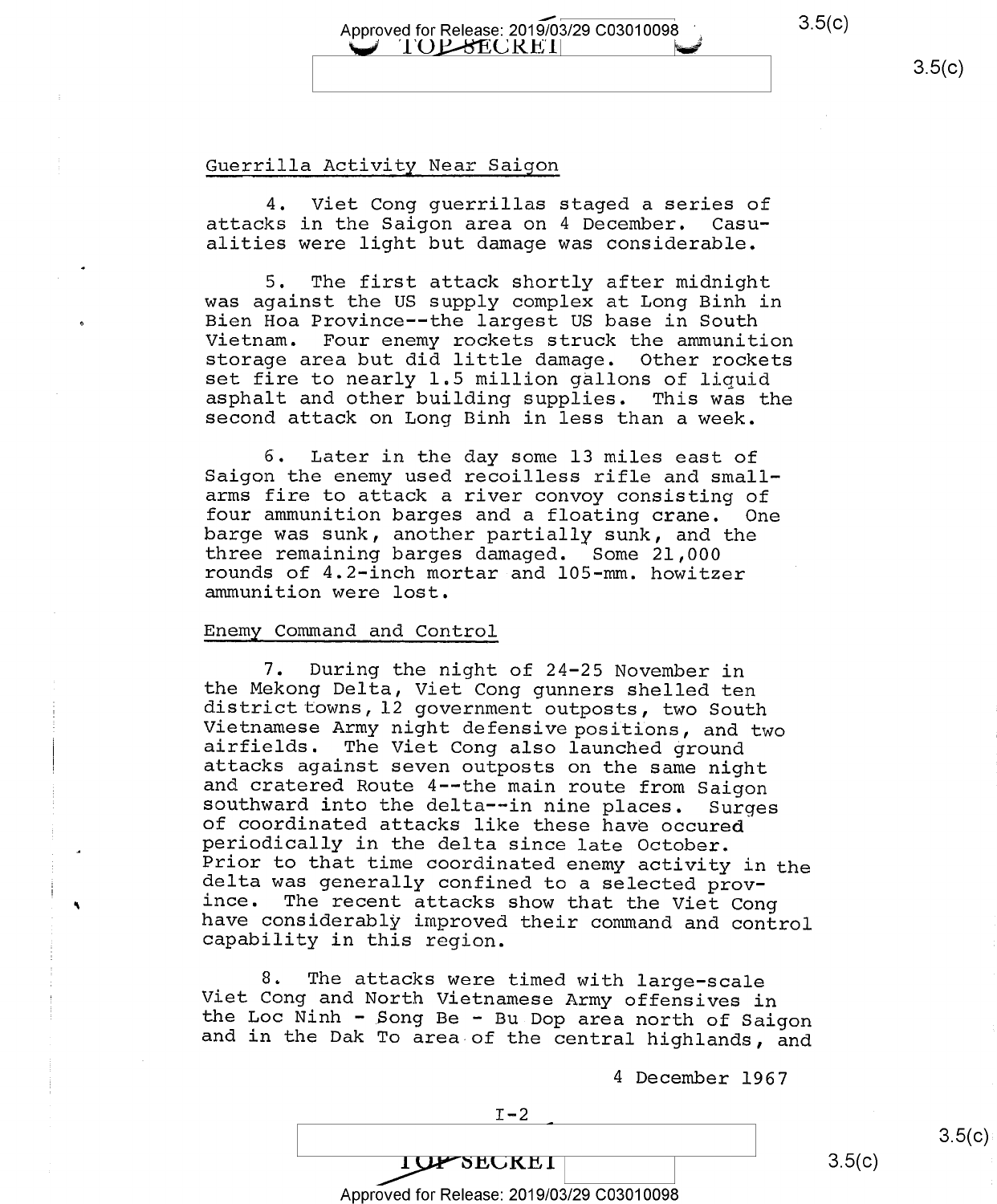Approved for Release: 2019/03/29 C03010098<sup>-1</sup> 3.5(C) 3.5(C)

 $3.5(c)$ 

3.3(h)(2)

are probably part of the Communist country-wide<br>winter-spring campaign. In recent weeks examples<br>of closer coordination between Viet Cong and North<br>Vietnamese forces have been noted in a number of<br>other cases. Viet Cong lo

9. A skirmish on 20 October<br>near Phu Cat in which both the North Vietnamese<br>18th Regiment and the Viet Cong 50th Battalion were<br>identified confirms that North Vietnamese and Viet<br>Cong units are conducting joint operations in

<sup>4</sup>December 1967

 $\overline{\text{TOP-SECRET}}$  3.5(c)

 $3.5(c)$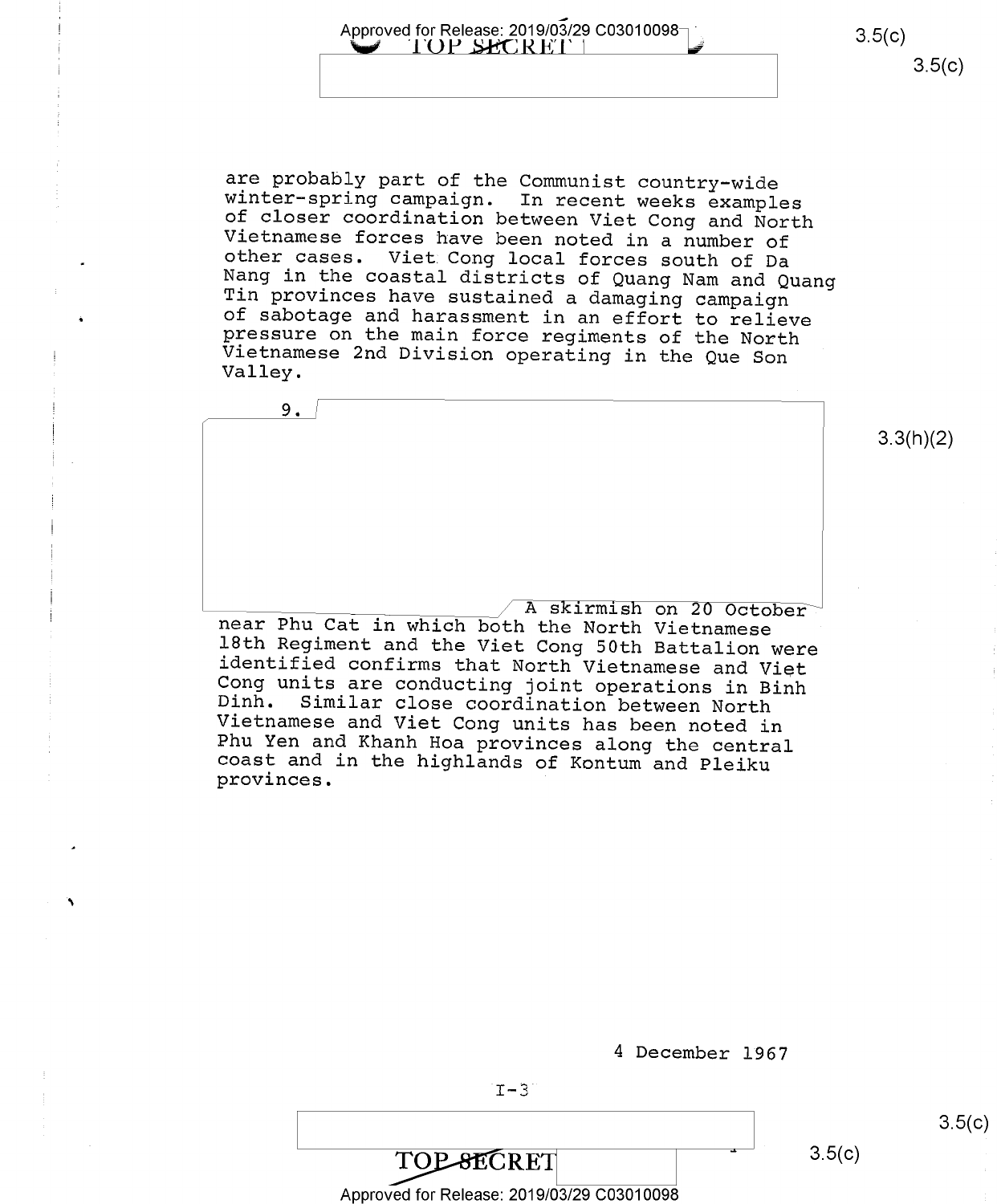$3.5(c)$ 

#### Approved for Release: 2019/03/29 C03010098 1 **OLUT**

 $3.5(c)$ 

## II. POLITICAL DEVELOPMENTS IN SOUTH VIETNAM

l. The government will try leaders of the l966 Buddhist struggle movement in Hue and Da Nang. A government offical announced on 4 December that about 20 persons implicated in the struggle will stand trial before Saigon's special military court on 19 December. The 20 include several army officers and Nguyen Van Man, the former mayor of Da Nang.

4 December l967

 $II-1$  .

TOPSECRET

 $3.5(c)$ 

 $3.5(c)$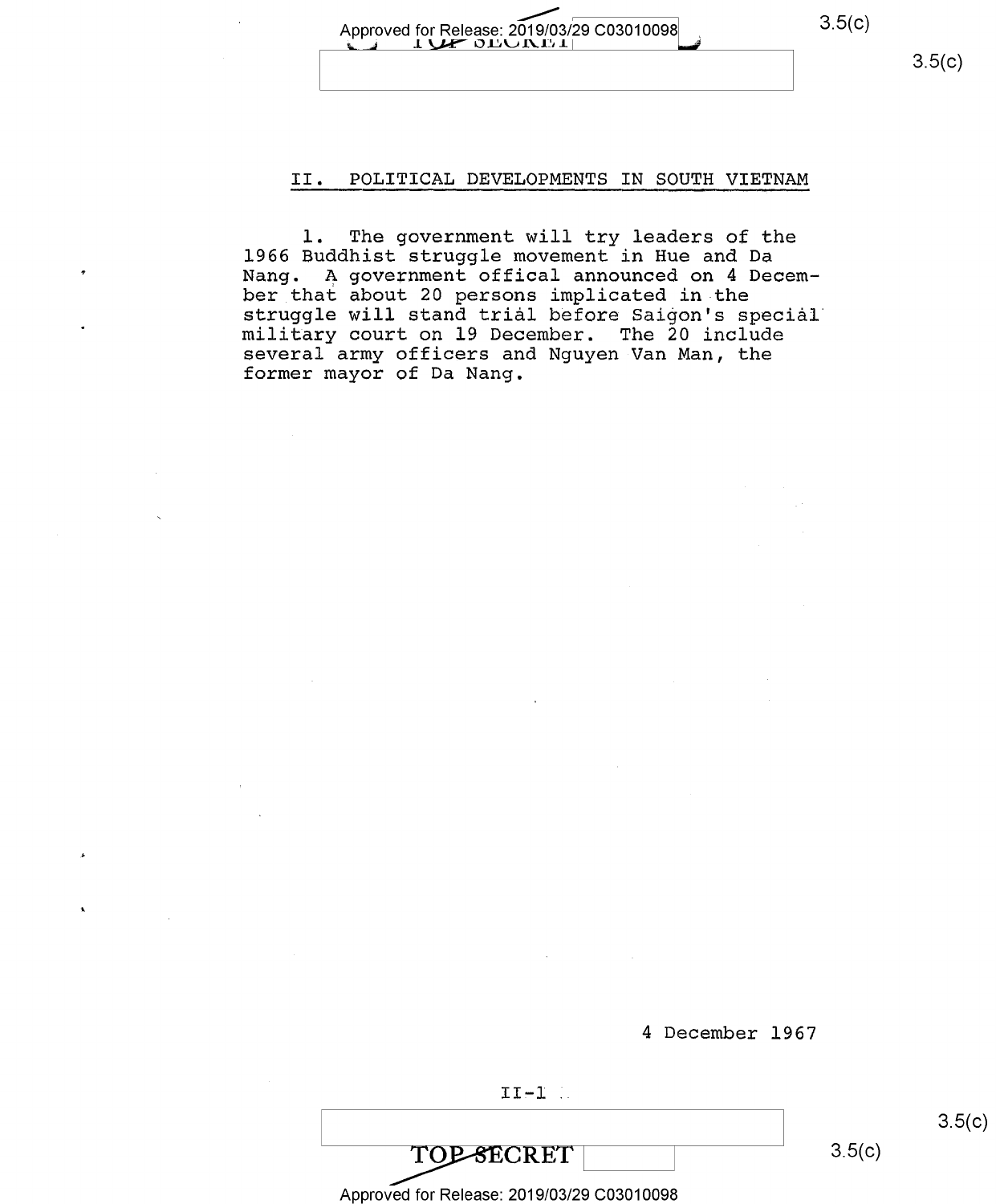# INFILTRATION TOTALS SINCE 1 October 1965

Based on MACV Holdings as of 30 November 1967

|           |                                                                                                                                       | <b>CONFIRMED</b>                                                                                     | <b>ACCEPTED</b><br>PROBABLE                                                            | <b>TOTAL</b>                                                                                         | <b>POSSIBLE</b>                                                                                    | <b>MONTHLY</b><br><b>TOTALS</b>                                                                             |  |
|-----------|---------------------------------------------------------------------------------------------------------------------------------------|------------------------------------------------------------------------------------------------------|----------------------------------------------------------------------------------------|------------------------------------------------------------------------------------------------------|----------------------------------------------------------------------------------------------------|-------------------------------------------------------------------------------------------------------------|--|
| 1965      | October<br>November<br>December                                                                                                       | 7,000<br>3,300<br>200                                                                                | 400                                                                                    | 7,000<br>3,300<br>600                                                                                | 400<br>1,000<br>$-800$                                                                             | .7,400<br>4,300<br>1,400                                                                                    |  |
| Sub-Total |                                                                                                                                       | 10,500                                                                                               | 400                                                                                    | 10,900                                                                                               | 2,200                                                                                              | 13,100                                                                                                      |  |
| 1966      | January<br>February<br>March<br>April<br>May"<br>June:<br>July<br>August <sup>:</sup><br>September<br>October<br>November<br>December | 4,200<br>6,800<br>11,800<br>100<br>1,300<br>12,300<br>4,000<br>1,800<br>1.400<br>100<br>500<br>1,000 | 2,000<br>2,300<br>1,300<br>500<br>500<br>700<br>700<br>400<br>700<br>600<br>100<br>600 | 6,200<br>9,100<br>13,100<br>600<br>1,800<br>13,000<br>4,700<br>2,200<br>2,100<br>700<br>600<br>1,600 | 3,000<br>2,100<br>3,600<br>600<br>3,600<br>1,700<br>4,200<br>3,700<br>700<br>5,200<br>600<br>2,500 | 9,200<br>11,200<br>16,700<br>1,200<br>5,400<br>14:700<br>8,900<br>5,900<br>2,800<br>5,900<br>1,200<br>4,100 |  |
| Sub-Total |                                                                                                                                       | 45,300                                                                                               | 10,400                                                                                 | 55,700                                                                                               | 31,500                                                                                             | 87,200                                                                                                      |  |
| 1967      | January<br>February<br>March<br>April<br>May .<br>June<br>July :<br>August<br>September<br>October<br>November                        | 1,000<br>1,700<br>4,300<br>4,000<br>4,000<br>4,200<br>800<br>3,500<br>400<br>500                     | 800<br>2,000<br>400<br>600<br>1,300<br>100<br>300<br>100                               | 1,800<br>3,700<br>4,700<br>4,600<br>5,300<br>4,200<br>900<br>3,800<br>500<br>500                     | 3,700<br>1,500<br>4,500<br>300<br>1,500<br>1,700<br>900<br>1,400<br>900<br>700                     | 5,500<br>5,200<br>9,200<br>4,900<br>6,800<br>5,900<br>1,800<br>5,200<br>1,400<br>1,200                      |  |
| Sub-Total |                                                                                                                                       | 24,400                                                                                               | 5,600                                                                                  | 30,000                                                                                               | 17,100                                                                                             | 47,100                                                                                                      |  |
|           | <b>TOTALS</b>                                                                                                                         | 80,200                                                                                               | 16,400                                                                                 | 96,600                                                                                               | 50,800                                                                                             | 147,400                                                                                                     |  |

#### MONTHLY AVERAGE (1 OCT 1965 - 31 MAY 1967)

ACCEPTED: CONFIRMED AND PROBABLE 4,350 1 10TAl ACCEPTED AND PDSSIBEE 6,600

ACCEPTED INFILTRATION: Those NVA personnel, groups, and units which have entered South Vietnam and are carried in the confirmed or probable categories.

CONFIRMED: A confirmed infiltration unit/group is one which is accepted in South Vietnam on the basis of information provided by a minimum of two POWs or returnees (Hot Chanlw) tram the unit/group, or two captured documents from the unit, or a combination of personnel and documents.

PROBABLE; A probable infiltration unit/group is one which<br>is accepted in South Vietnam on the basis of information provided by one POW or returnee (Hoi Chanh) from the<br>unit/group, or a captured document, supported by information from other sources which can be evaluated as probably true.

POSSIBLE INFILTRATION: A possible infiltration unit/group is one which may be in South Vietnam on the basis of <sup>g</sup> intormution which can be evaluated as possibly true even though no POW, relurnee (Hoi Chanh), or document is available to verify the reports.

NOTE: In addition to the intiltrators which tall into the above intiltration categories, other units or groups have been<br>mentioned in agent reports, captured documents, interrogation reports and sightings by friendly force is insulticient to worront inclusion of these units or groups in any 0F the above categories.

MONTH OF INFILTRATION: The month established as the date an infiltration unit/group crosses the international border<br>into South Vietnam for the first timo, into South Vietnam for the first time.  $3.5(c)$ 

68535 12 67 CIA

 $\alpha$  ,  $\beta$ 

 $\mathcal{L}_{\rm{in}}^{\rm{in}}$ 

 $\sim$ 

 $\mathcal{I}$ 

 $\sim$ 

### Approved for Release: 2019/03/29 C03010098

 $\sim$   $\sim$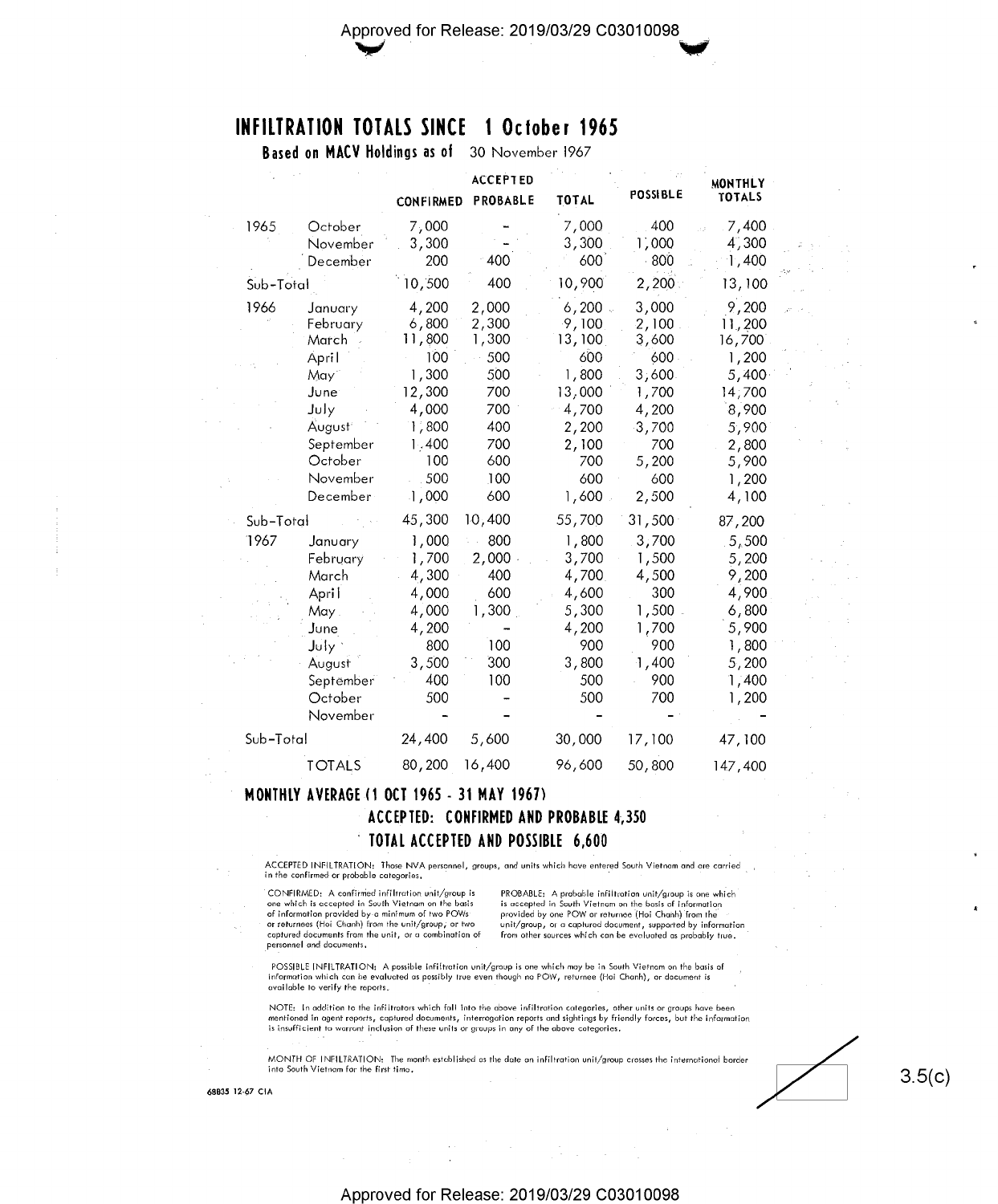# Approved for Release: 2019/03/29 C03010098  $\qquad \qquad 3.5(c)$

# III. MILITARY DEVELOPMENTS IN NORTH VIETNAM

l. MACV reports that the evidence so far shows over 47,000 North Vietnamese troops have infiltrated into South Vietnam during the first ll months of 1967. Of these, 24,400 are listed by MACV as confirmed, 5,600 as probable, and 17,100 as possible.

2. An analysis of infiltration units and groups<br>which arrived in South Vietnam through 31 October indi-<br>cates that at least 60 percent of the infiltrators were replacements or fillers for North Vietnamese, Viet Cong, and local force units. The percentage probably is even higher because the disposition or assignment of a number of infiltration groups is not yet known.

3.3(h)(2)

 $3.5(c)$ 

### Routes of Infiltration

4. Infiltration in 1967 has been marked by the use of the Demilitarized Zone.

3.3(h)(2)

Use of the Demilitarized Zone complicates infiltration<br>analysis because units suffering casualties in the area<br>often return to North Vietnam for replacements, and it<br>frequently is impossible to fix the number of new infil-

4 December 1967



 $3.5(c)$ 

 $3.5(c)$ 

**TOP SECRET** 

Z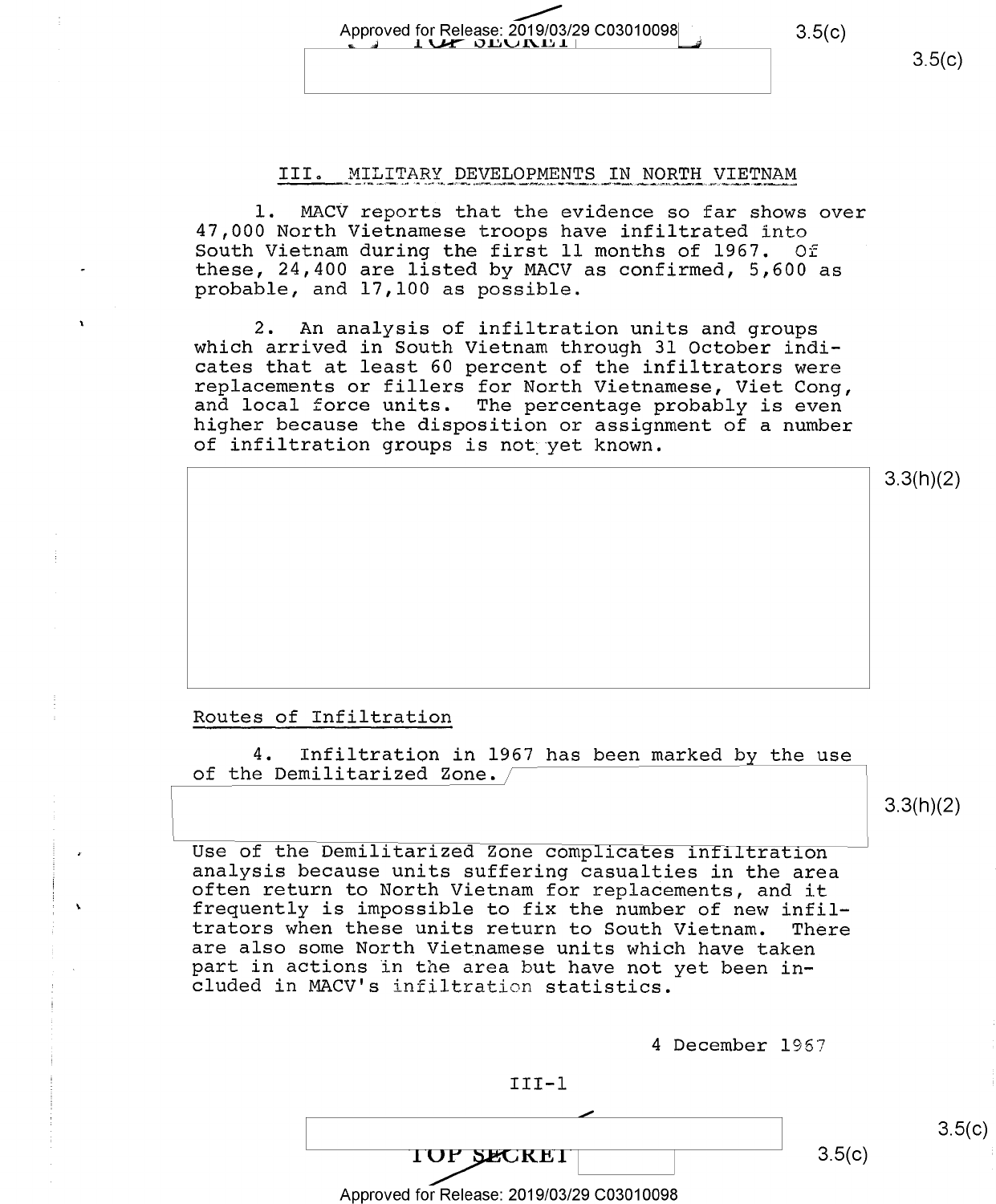Approved for Release: 2019/03/29 C03010098 TOP SECRETI  $\gamma$ 

 $3.5(c)$ 

5. The infiltration trails which extend through the Laos panhandle continue to be the primary means 3.3(h)(2) of travel.

3.3(h)(2)

6. Sea infiltration appears to have been almost totally thwarted. Only six infiltrators were detected entering South Vietnam by sea in the first ten months of 1967, and all of these were captured.

7. An additional 6,800 infiltrators--some l7 percent--came by unknown routes. It is believed most of these probably came through Laos.

### Indications of Additional Infiltration

8. There are indications of other large-<br>scale infiltrations which are not yet reflected<br>in MACV's statistics. Prisoners and defectors in recent weeks, particularly in the central high-<br>lands, have identified a large number of new infiltration units and groups. In addition, there<br>are reports of additional regimental-size for-<br>mations--such as the 40th Artillery Regiment,<br>which have not yet met all of MACV's criteria.<br>There is a time lag of six month

3.3(h)(2)

<sup>4</sup>December 1967



IUL SEUKEI IKINE

Approved for Release: 2019/03/29 C03010098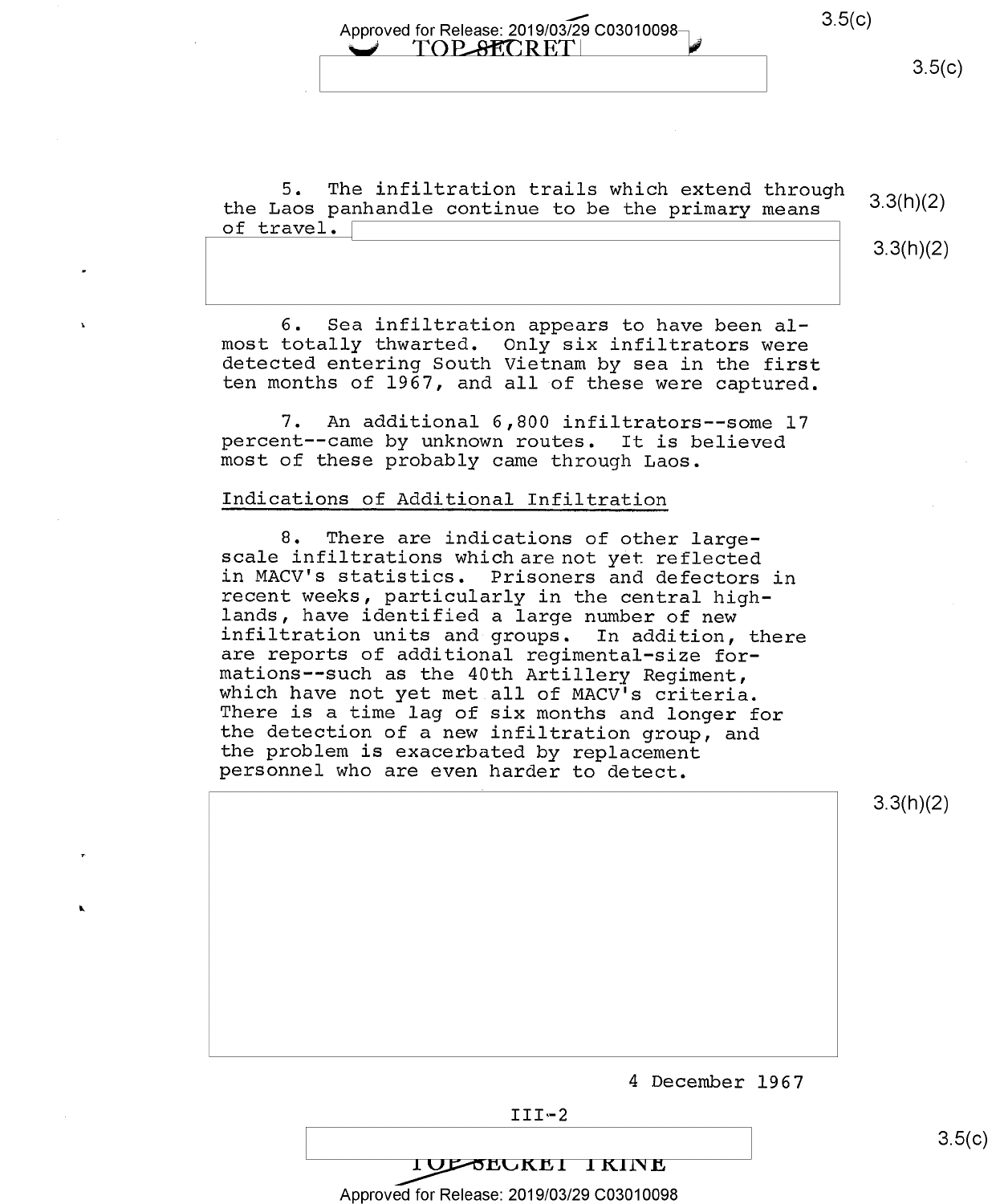Approved for Release: 2019/03/29 C03010098 3.5(c)

 $\ddot{\phantom{0}}$ 

 $\mathbf{r}$ 

3.3(h)(2)

 $3.5(c)$ 

<sup>4</sup>December 1967



TOP SECRET Approved for Release: 2019/03/29 C03010098  $3.5(c)$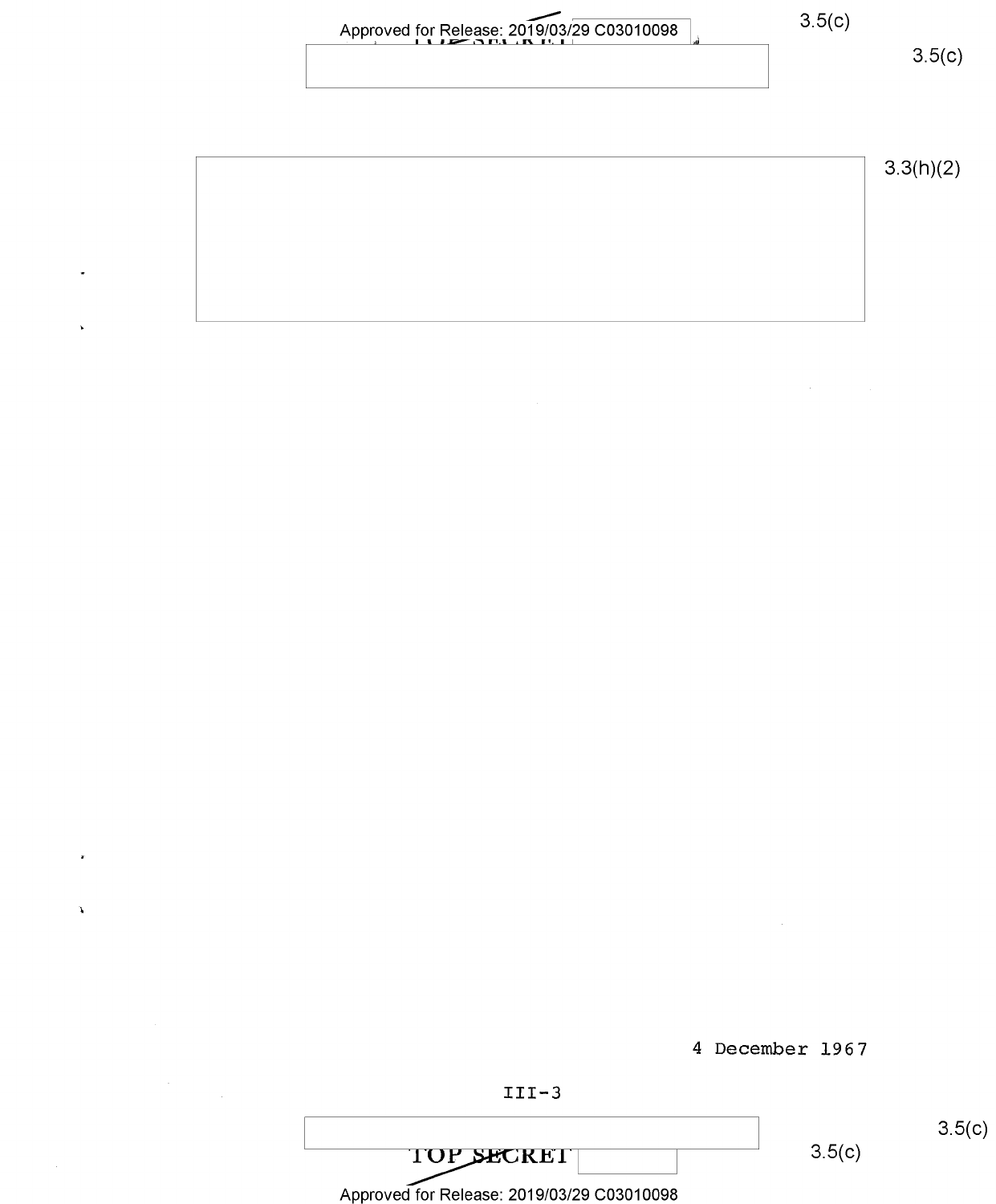| Approved for Release: 2019/03/29 C03010098 | 3.5(c) |
|--------------------------------------------|--------|
|                                            |        |

# IV. OTHER COMMUNIST MILITARY DEVELOPMENTS

1. There is nothing of significance to report;

4 December 1967

 $\frac{1}{2}$  s.5(c) TOP SECRET 3.5(c) Approved for Release: 2019/03/29 C03010098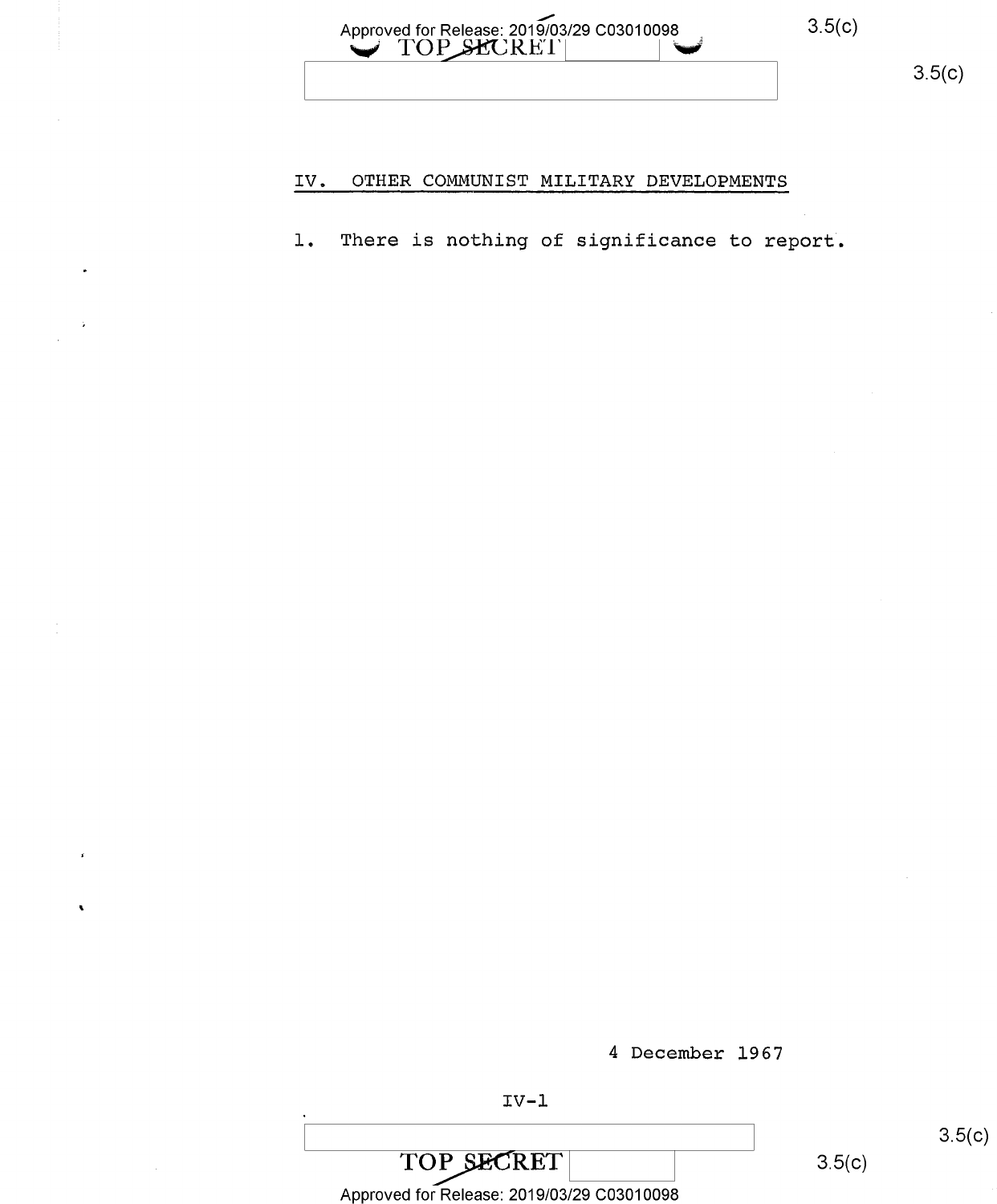# Approved for Release: 2019/03/29 C03010098 3.5(c) **TOP SECRET**

 $3.5(c)$ 

# V. COMMUNIST POLITICAL DEVELOPMENTS

l. This year's Soviet effort to persuade the US to prolong the projected holiday bombing pause has begun. Last week a Soviet diplomat in London,  $s$ peaking "personally," told  $\frac{1}{s}$  and  $\frac{1}{s}$  and  $\frac{1}{s}$  3.3(h)(2) speaking "personally," told<br>he felt the Soviet Union could persuade Hanoi to ' enter negotiations if the US announced no terminal date for the bombing pause.

 $3.3(h)(2)$ 

3. More such approaches can be expected, but there is no indication that Moscow is acting at Hanoi's behest.

<sup>4</sup>December 1967

 $V-1$ 

 $V-1$ <br>  $V-1$ <br>  $TOP SECRET$  3.5(c)<br>
Approved for Belegge: 2010/03/29 C02010098 Approved for Release: 2019/03/29 C03010098